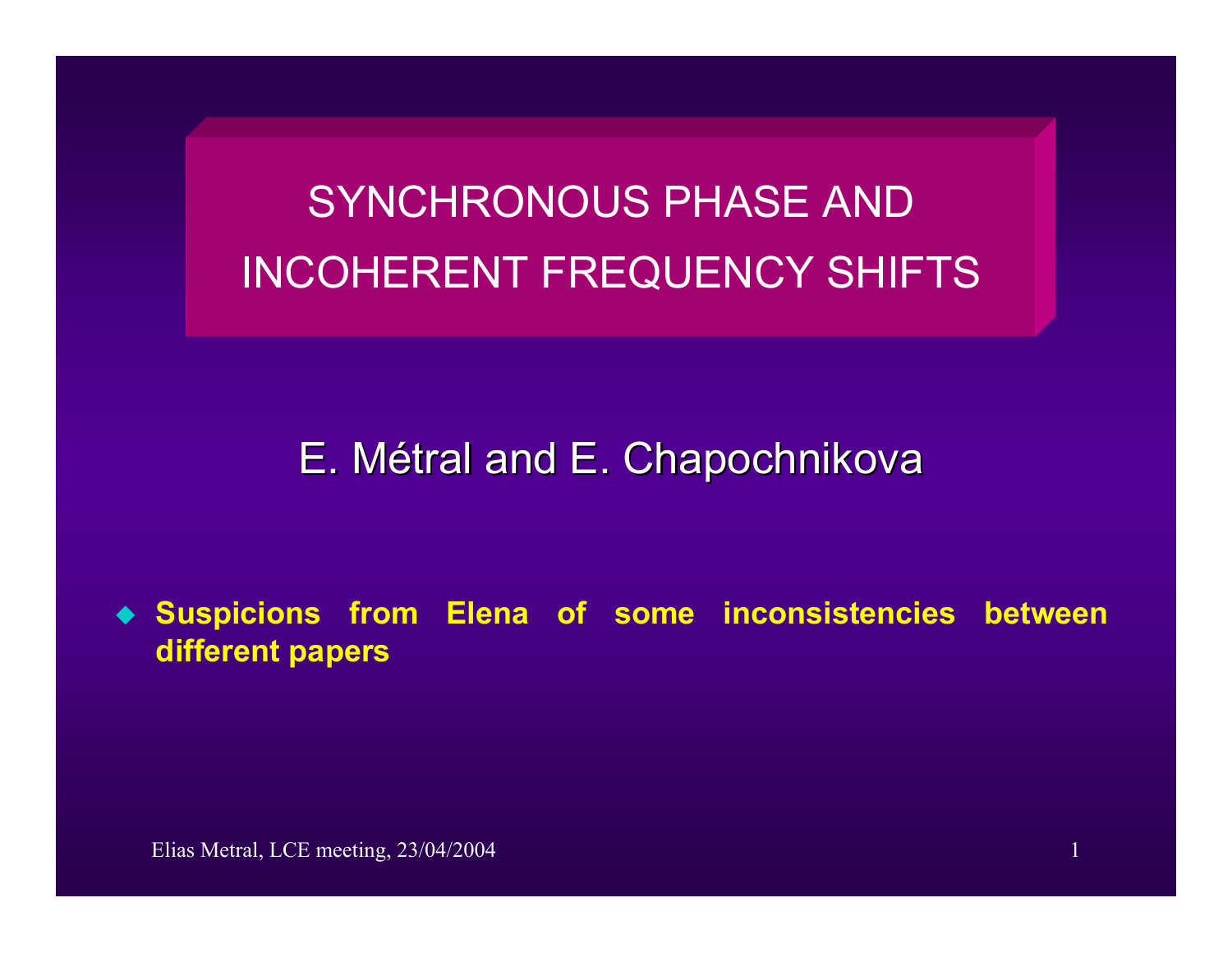### **Consider a Gaussian bunch**

$$
I(t) = \frac{q}{\sqrt{2\pi} \sigma_t} e^{-\frac{t^2}{2\sigma_t^2}} \qquad q = N_b e
$$

$$
q = N_b e
$$
  

$$
I_b = q f_0
$$

$$
\int_{b}^{t=+\infty} \int_{t=-\infty}^{t=+\infty} I(t) dt = q
$$

$$
\widetilde{I}(\omega) = \int_{t=-\infty}^{t=+\infty} I(t) e^{-j\omega t} dt \implies \widetilde{I}(\omega) = q e^{-\frac{(\omega \sigma_t)^2}{2}}
$$

$$
\widetilde{I}(\omega) = q e^{-\frac{(\omega \sigma_t)^2}{2}}
$$

$$
\widetilde{\lambda}(\omega) = e^{-\frac{(\omega \sigma_t)^2}{2}}
$$

$$
h_m(\omega, \sigma_t) = |\widetilde{\lambda}_m(\omega)|^2 = (\omega \sigma_t)^{2m} e^{-(\omega \sigma_t)^2}
$$
  
= spectral power density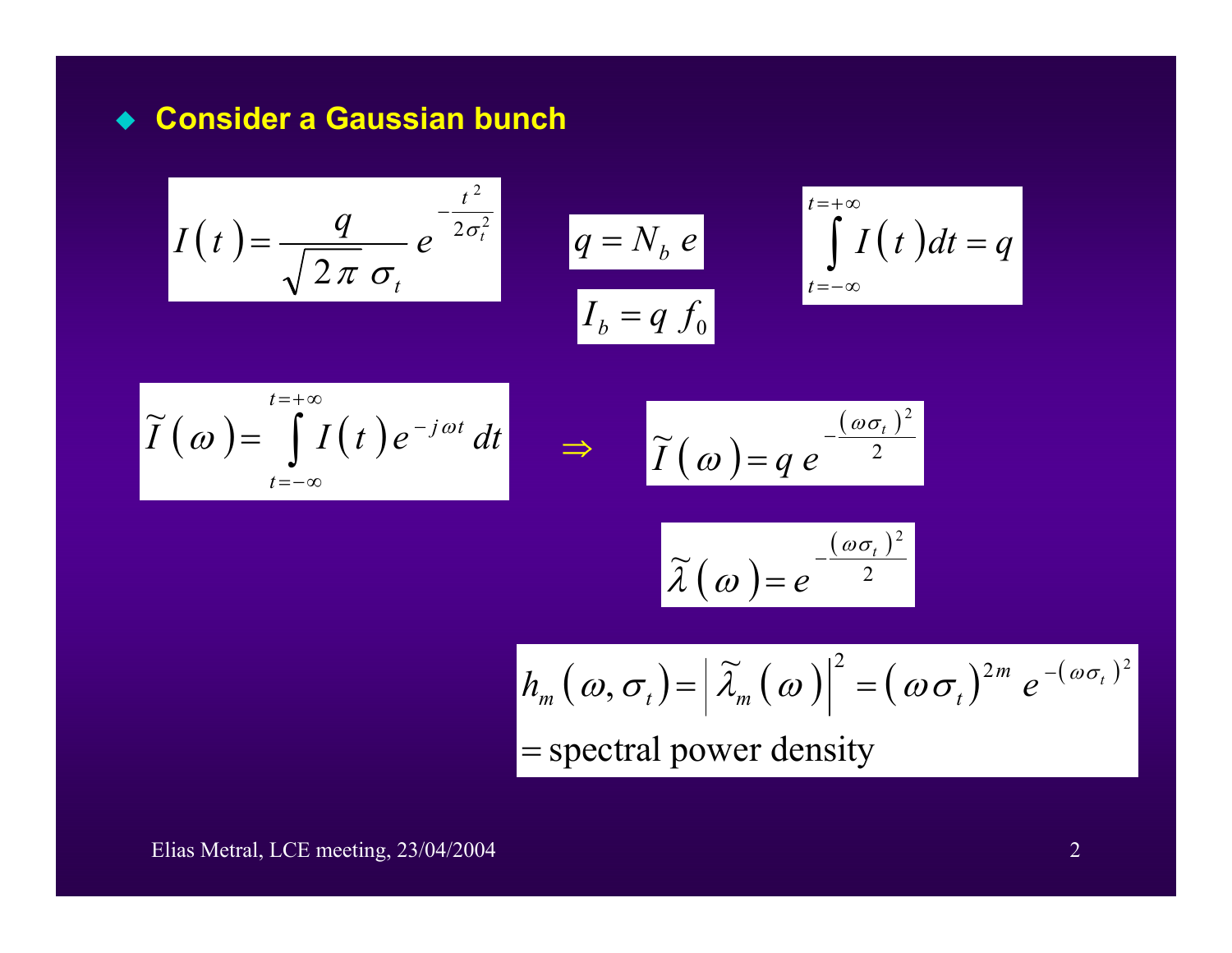## **From Laclare (CAS CERN 87-03)**

 $\sum_{l} e^{-\frac{1}{2}(\rho \omega_0 \sigma_t)}$ = $\Delta \phi = \frac{2I_b}{\Delta} \sum \text{Re}[Z_i(p\omega_0)]e^{-\Delta t}$ *p p p l*  $RF$   $\cup$   $\cup$   $\varphi$ <sub>s</sub> *b s t**Z**y**P**Z**p***<sub>***s***</sub>**  $\phi_s = \frac{2I_b}{\hat{V}_{RF} \cos \phi_{s0}} \sum_{p=0}^{p=+\infty} \text{Re}\big[Z_l\big(p\,\omega_0\big)\big] e^{-\frac{1}{2}(p\,\omega_0\,\sigma_t)^2}$ 

 $\bullet$  **Longitudinal loss factor (defined elsewhere)**

$$
k_l(\sigma_t) = \frac{\omega_0}{\pi} \sum_{p=0}^{p=+\infty} \text{Re}[Z_l(p \omega_0)] e^{-(p \omega_0 \sigma_t)^2}
$$

• Relation between the 2 
$$
\Delta \phi_s = \frac{N_b e}{\hat{V}_{RF} \cos \phi_{s0}} k_l \left(\frac{\sigma_t}{\sqrt{2}}\right)
$$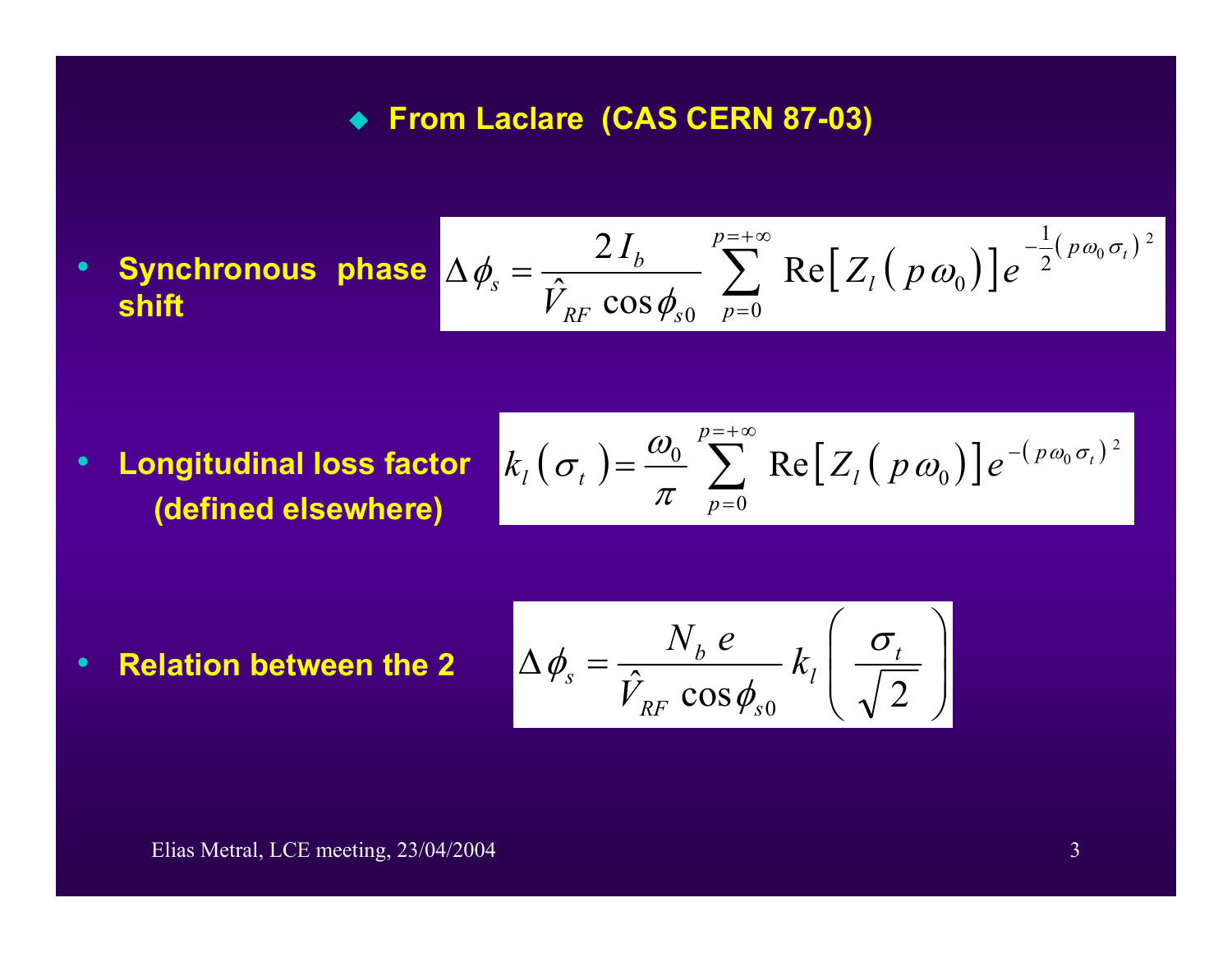**From Zotter (Handbook Chao-Tigner, 2nd printing, p. 118)**

• **Relation between the longitudinal effective impedance and the impedance Zhom from Zotter**

$$
Z_{\text{hom}} = \sum_{p=-\infty}^{p=-\infty} \text{Re}\big[Z_l(p\omega_0)\big]\widetilde{\lambda}\big(p\omega_0\big) = \frac{\sqrt{2\pi}}{\omega_0 \sigma_t} \text{Re}\bigg[\bigg(\frac{Z_l}{n}\bigg)_{m=0}^{eff}\bigg]
$$

 $\bullet$  **Relation between the longitudinal loss factor and the impedance Zhom from us (?)**

$$
Z_{\text{hom}} = \sum_{p=-\infty}^{p=-\infty} \text{Re}\big[Z_l(p \omega_0)\big]\widetilde{\lambda}(p \omega_0) = T_0 k_l\left(\frac{\sigma_t}{\sqrt{2}}\right)
$$

$$
\Rightarrow \Delta \phi_s = \text{same as} \text{ Laclare}
$$

 **(suspected typo errors in the Handbook if we did not make mistakes…)**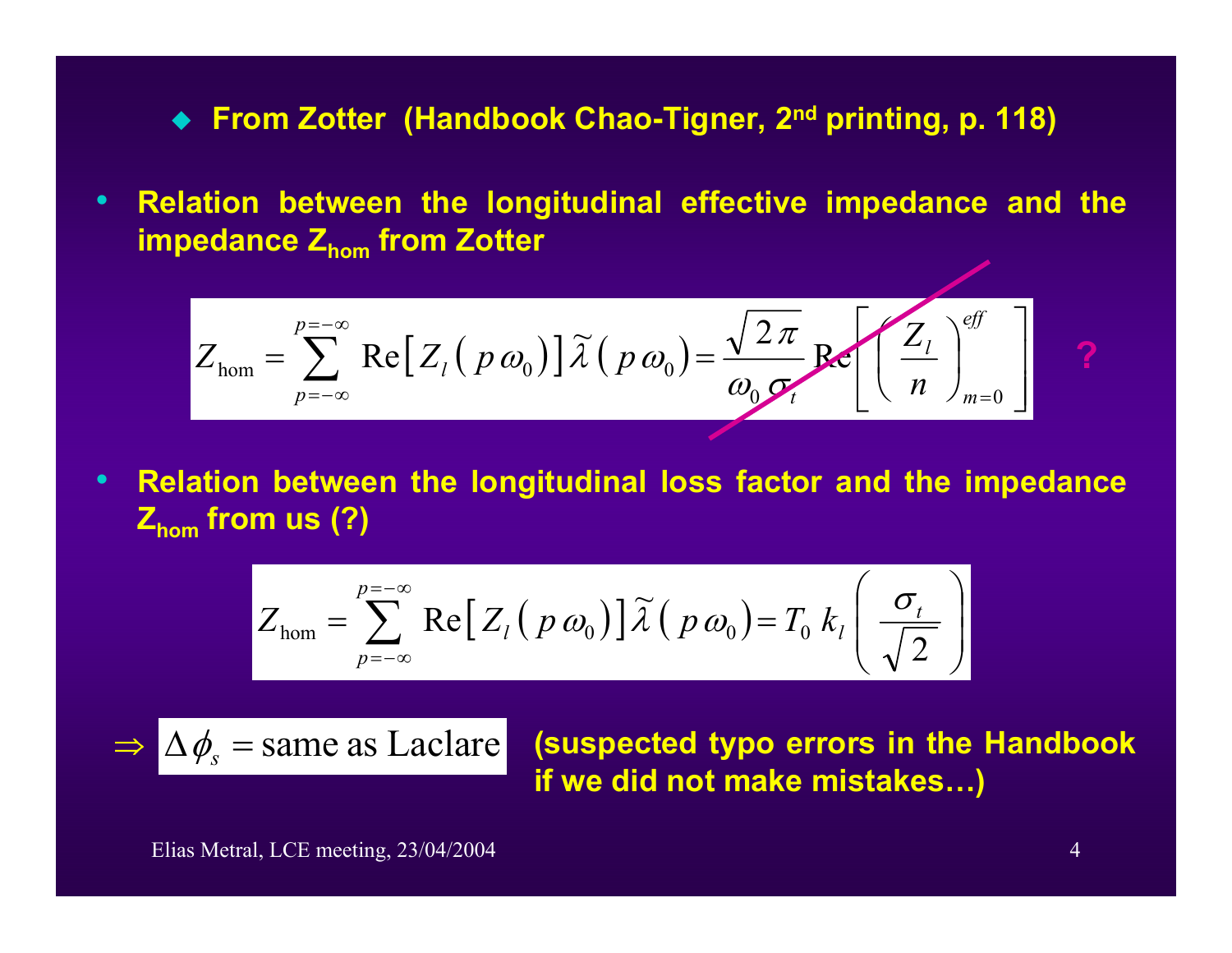• **Relation between the longitudinal effective impedance and the impedance** Z<sub>pot</sub>

$$
Z_{\text{pot}} = \sum_{p=-\infty}^{p=+\infty} \text{Im}\Big[Z_{l} \big( p \omega_{0} \big) \Big] p \widetilde{\lambda} \big( p \omega_{0} \big)
$$

$$
= \frac{\sqrt{2\pi}}{\big( \omega_{0} \sigma_{t} \big)^{3}} \text{Im}\Bigg[ \bigg( \frac{Z_{l}}{n} \bigg)_{m=1}^{eff, \omega_{s} = 0, \sigma_{t}^{\prime} = \frac{\sigma_{t}}{\sqrt{2}} } \Bigg]
$$

$$
\left[\frac{Z_{l}}{n}\right]_{m}^{eff} = \frac{\sum_{p=-\infty}^{p=\infty} \frac{Z_{l}(\omega_{p}^{l})}{p(\omega_{p}^{l})} (\omega_{p}^{l})^{2m}}{\sum_{p=-\infty}^{p=\infty} (\omega_{p}^{l})^{2m} e^{-(\omega_{p}^{l} \sigma_{t})^{2}}
$$

$$
\phi_p^l = p\omega_0 + m\omega_s
$$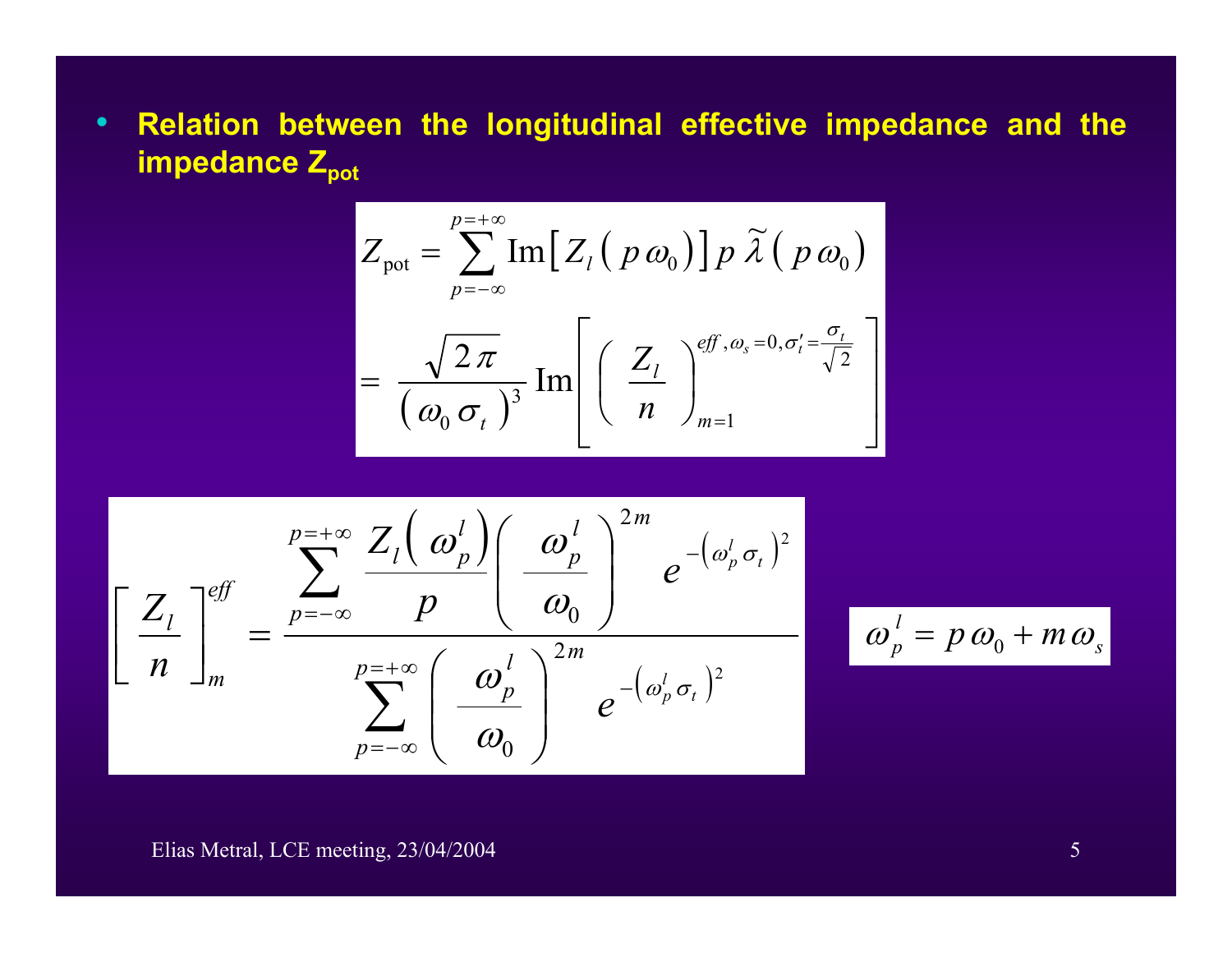- **From Chao's book ("Physics of Collective…"), p. 291, Eq. (6.59)**
	- ⇒ **He has the same kind of behaviour as Laclare and Zotter. It is the Fourier transform of the line density which enters into the equation**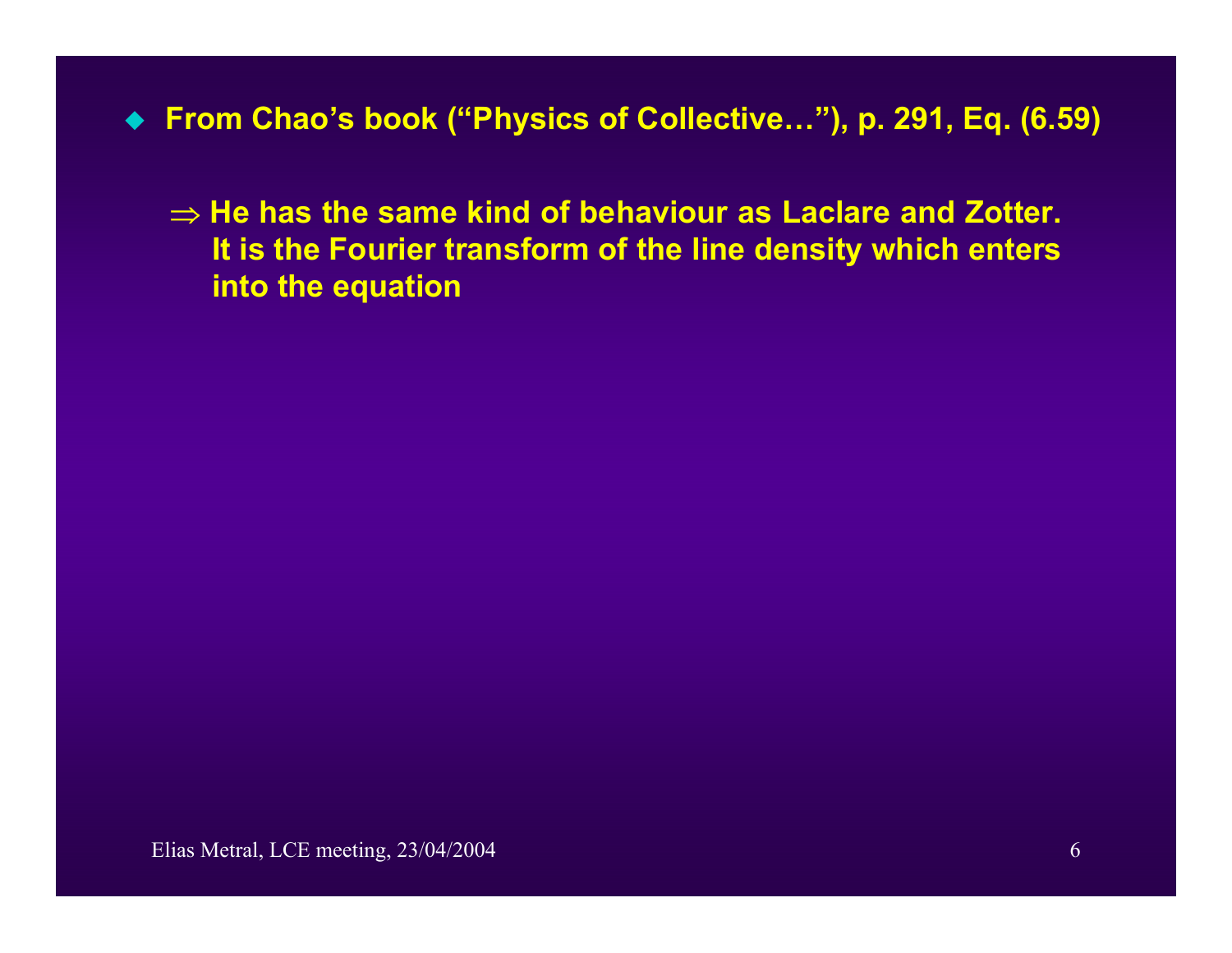# ◆ From Hofmann (CAS CERN 95-06)

$$
\Delta \phi_s = \frac{N_b e}{\hat{V}_{RF}} k_l (\sigma_t)
$$
\nAnd not  $\sigma_t / \sqrt{2}$  as Laclare,  
Zotter and Chao...

⇒ **For him it is not the Fourier transform of the line density which enters into the equation but the spectral power density !** 

⇒ **And same thing for the incoherent frequency shift !**

**(suspected typo errors in the paper if we did not make mistakes…)**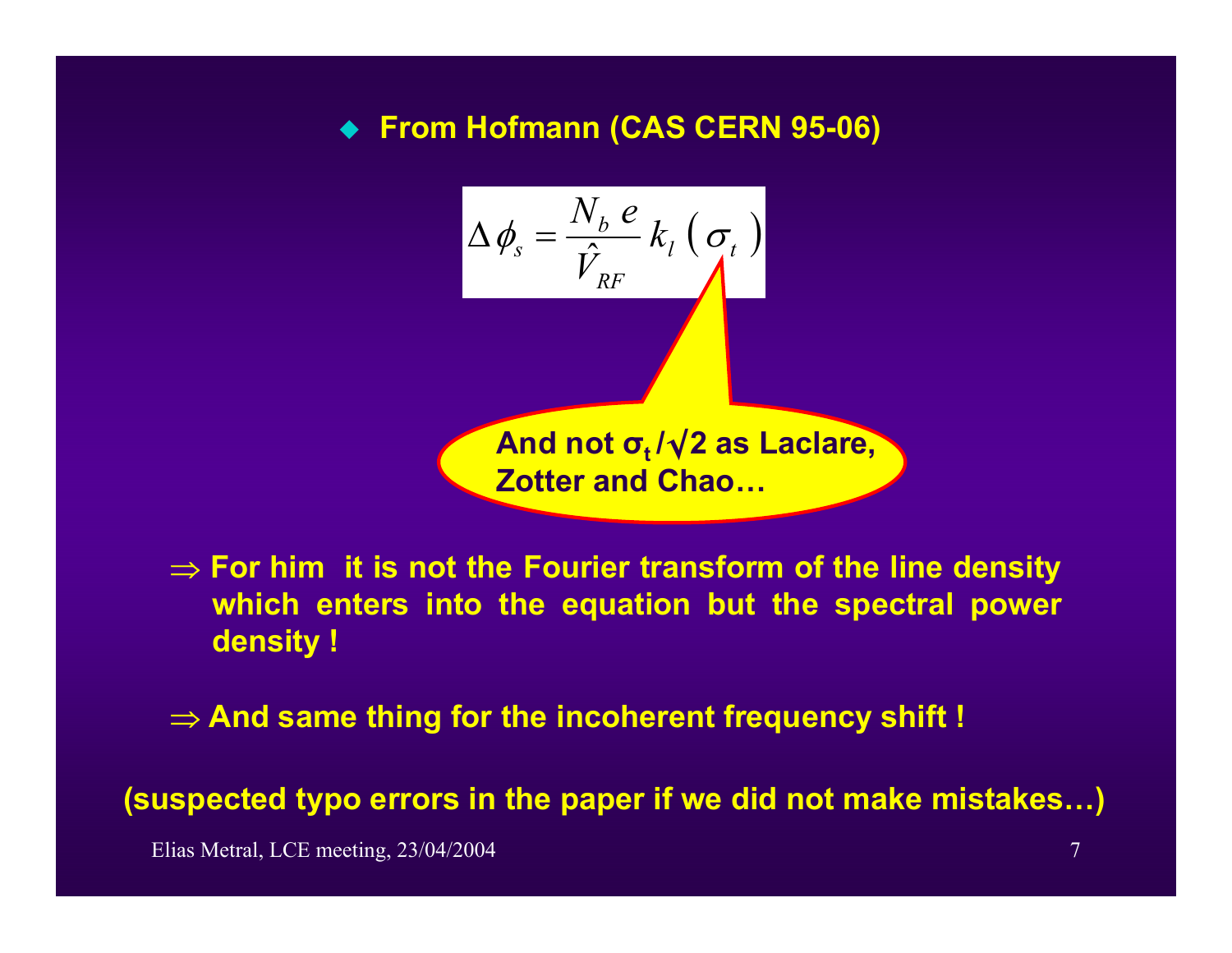• **In his computation, A. Hofmann starts with a stationary bunch having no synchrotron oscillations** 

$$
I_k(t) = \sum_{k=-\infty}^{k=+\infty} I(t - kT_0)
$$

• **Then he computes the induced voltage by the stationary bunch in the presence of a general impedance** 

$$
\left|\widetilde{V}_k(\omega)\right|=\widetilde{I}_k(\omega)Z_l(\omega)
$$

$$
\Rightarrow V_k(t) = \frac{1}{2\pi} \int_{-\infty}^{+\infty} \widetilde{V}_k(\omega) e^{j\omega t} d\omega = I_b \sum_{p=-\infty}^{p=+\infty} Z_l(p\omega_0) \widetilde{\lambda}(p\omega_0) e^{j p\omega_0 t}
$$

**(** I think the time  $t$  in the exponential is replaced by  $\mathcal{T}$  if the **synchrotron oscillations are taken into account (see Laclare). Then one can expand the exponential in series if one considers smallamplitude synchrotron oscillations… and one would obtain the same result as Laclare… )**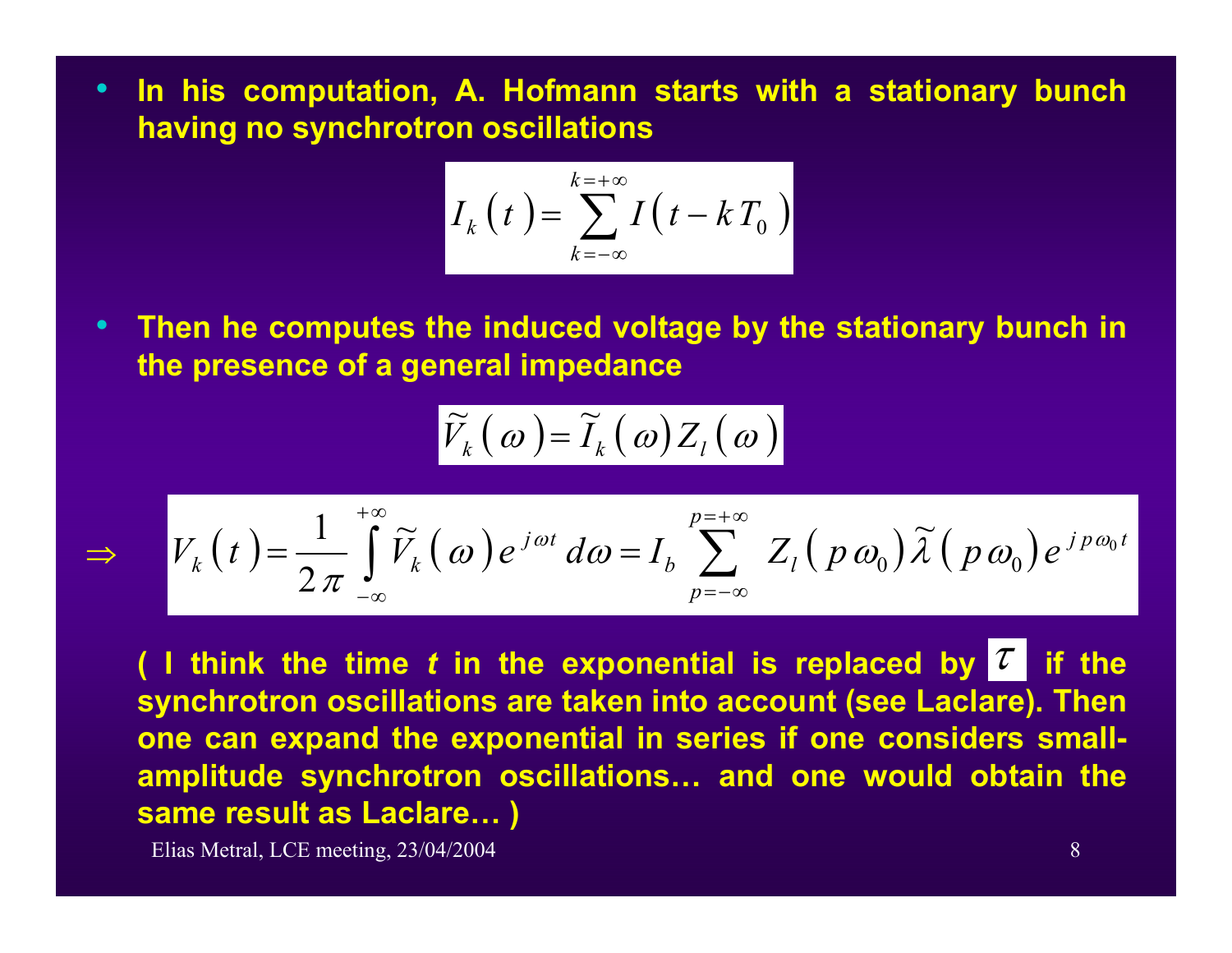•**A. Hofmann averages his voltage over time**

$$
\left| \langle V \rangle = \frac{1}{I_b T_0} \int_{t=-T_0/2}^{t=+T_0/2} I_k(t) V_k(t) dt \right| \qquad \text{?}
$$

$$
\Rightarrow \left| =I_b \sum_{p=-\infty}^{p=+\infty} \text{Re}\big[Z_1(p \omega_0)\big] \big| \widetilde{\lambda}(p \omega_0)\big|^2
$$

and 
$$
\sin \phi_s = \frac{}{\hat{V}_{RF}}
$$